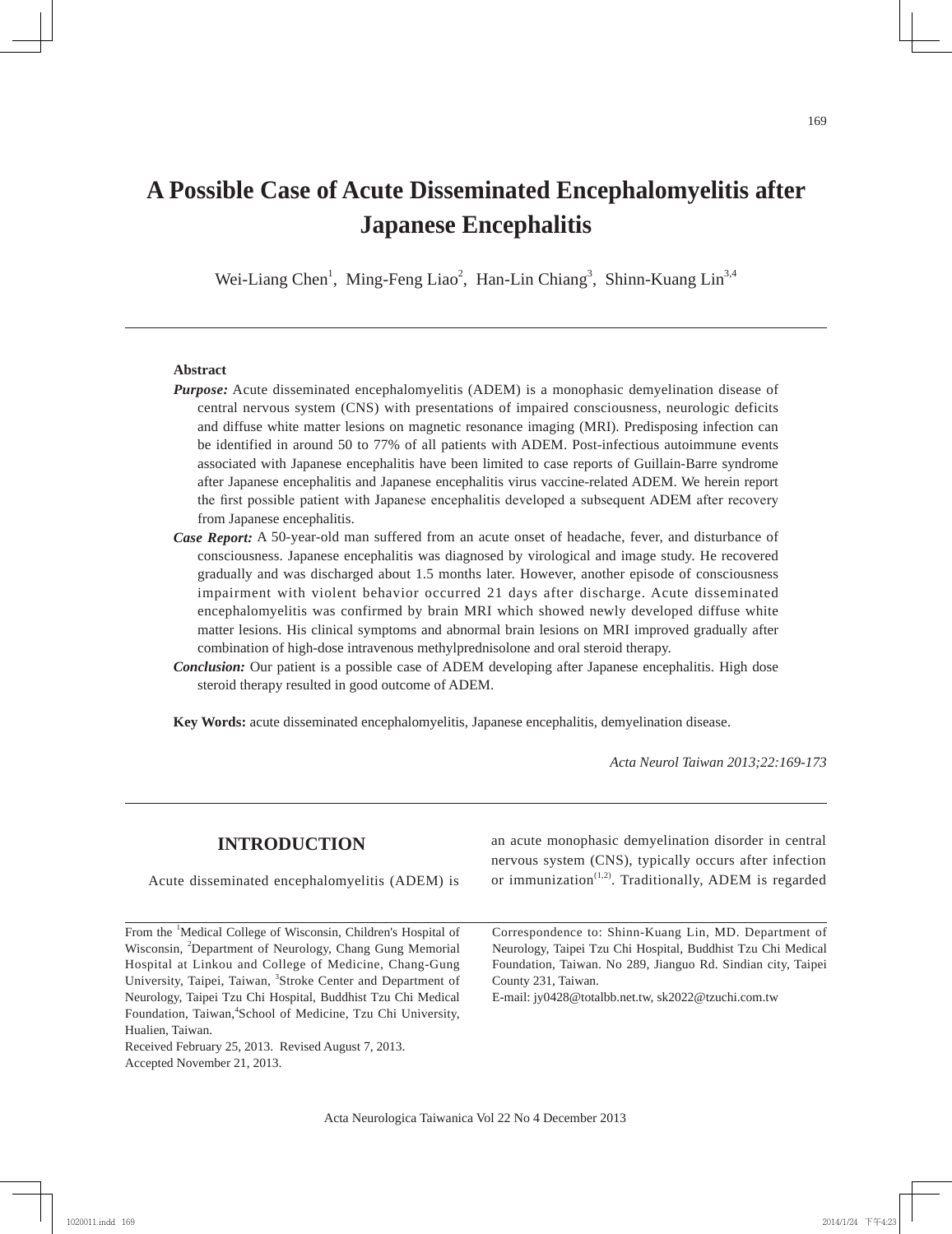|                       | 2010/08/01 | 2010/08/17 | 2010/10/14 |
|-----------------------|------------|------------|------------|
| WBC count $(\mu L)$   | 46         | 14         | 6          |
| Neutrophil $(\%)$     | 23         |            | $\theta$   |
| Lymphocyte $(\%)$     | 55         | 83         | 80         |
| Gram Stain            | Not found  | Not found  | Not found  |
| India Stain           | Not found  | Not found  | Not found  |
| Glucose $(mg/dL)$     | 73         | 107        | 64         |
| Total protein (mg/dL) | 81.1       | 72.9       | 61.7       |
| Oligoclonal band      | Negative   | Negative   | Negative   |

**Table 1.** Results of cerebrospinal fluid (CSF) studies on each occasions.

**Table 2.** Serum titers of Japanese encephalitis virus on each occasions.

|                    | 2010/08/01           | 2010/08/17           | 2010/10/18                      |
|--------------------|----------------------|----------------------|---------------------------------|
| Serum anti-JEV IgM | Positive $(0.593)$ * | Positive $(1.11)^*$  | Positive $(0.753)$ *            |
| Serum anti-JEV IgG | Negative $(0.066)^*$ | Negative $(0.243)$ * | Positive $(0.408)$ <sup>*</sup> |

\* Optical density (OD) of patient serum reaction with viral antigen / OD of negative control serum reaction with viral antigen.

as a pediatric disease, but it is not uncommon in adult population<sup> $(3-5)$ </sup>. Tentative diagnosis of ADEM depends on the close temporal relationship between an infection or a vaccination and clinical presentations (including fever, impaired consciousness, poly-symptomatic neurological deficits and even seizure) with diffuse white matter lesions on brain image $^{(1,2)}$ . Predisposing infection can be identified in about 50 to 77% of all cases, with the latency of several weeks $^{(1,2)}$ . Commonly reported antecedent infections include measles virus, mumps, parainfluenza virus, and herpes simplex virus<sup>(1)</sup>.

Japanese encephalitis virus (JEV) is a single stranded positive sense ribonucleic acid (RNA) virus which belongs to the family of flavivirus. It is transmitted between animals and human host by culex mosquitoes and is prevalent in Asia and Pacific  $\text{Rim}^{(6)}$ . Most Japanese encephalitis in humans is asymptomatic. In symptomatic cases, neurological deficits include encephalopathy, febrile illness, headache and gastrointestinal symptoms  $<sup>(6)</sup>$ . Thalamic involvement on MRI is highly suggestive</sup> of Japanese encephalitis<sup>(7)</sup>. Development of ADEM after flavivirus group infection is very rare, and has only been reported previously associated with St. Louis encephalitis<sup>(9)</sup>. Post-infectious autoimmune events associated with Japanese encephalitis have been limited to case reports of JEV vaccine-related ADEM<sup>(8)</sup>. We herein

report a possible case of delayed ADEM 1-2 months after Japanese encephalitis.

#### **CARE REPORT**

A 50-year-old man developed headache and fever on July 28, 2010. He became irritable and inadequately responsive to questions on July 30 and was sent to the emergency room. There was neither history of toxic substance exposure nor drug abuse. He lived in the downtown area and did not travel to other place in the past few months. On examination, his Glasgow Coma Scale (GCS) was 10 (E3V2M5). His body temperature was 38˚C and the neck was supple. Neurological examination did not show focal neurological dysfunction or extrapyramidal signs. An emergent cranial CT showed unremarkable finding of the brain. White blood cell (WBC) level in the peripheral blood was in the normal range and the serum CRP level was elevated to  $6.53 \text{ mg/dL}$  (normal  $< 0.33 \text{ mg}$ ) dL). Other laboratory examination including electrolytes, renal and liver functions were all within normal range. The cerebrospinal fluid (CSF) study on August 1st showed pleocytosis  $(46/\mu L)$  with elevated protein  $(81.1 \text{ mg/d}L)$ (Table 1). He received intravenous acyclovir treatment under the impression of viral encephalitis after admission.

On August 2, his GCS decreased to 8 (E2V2M4). A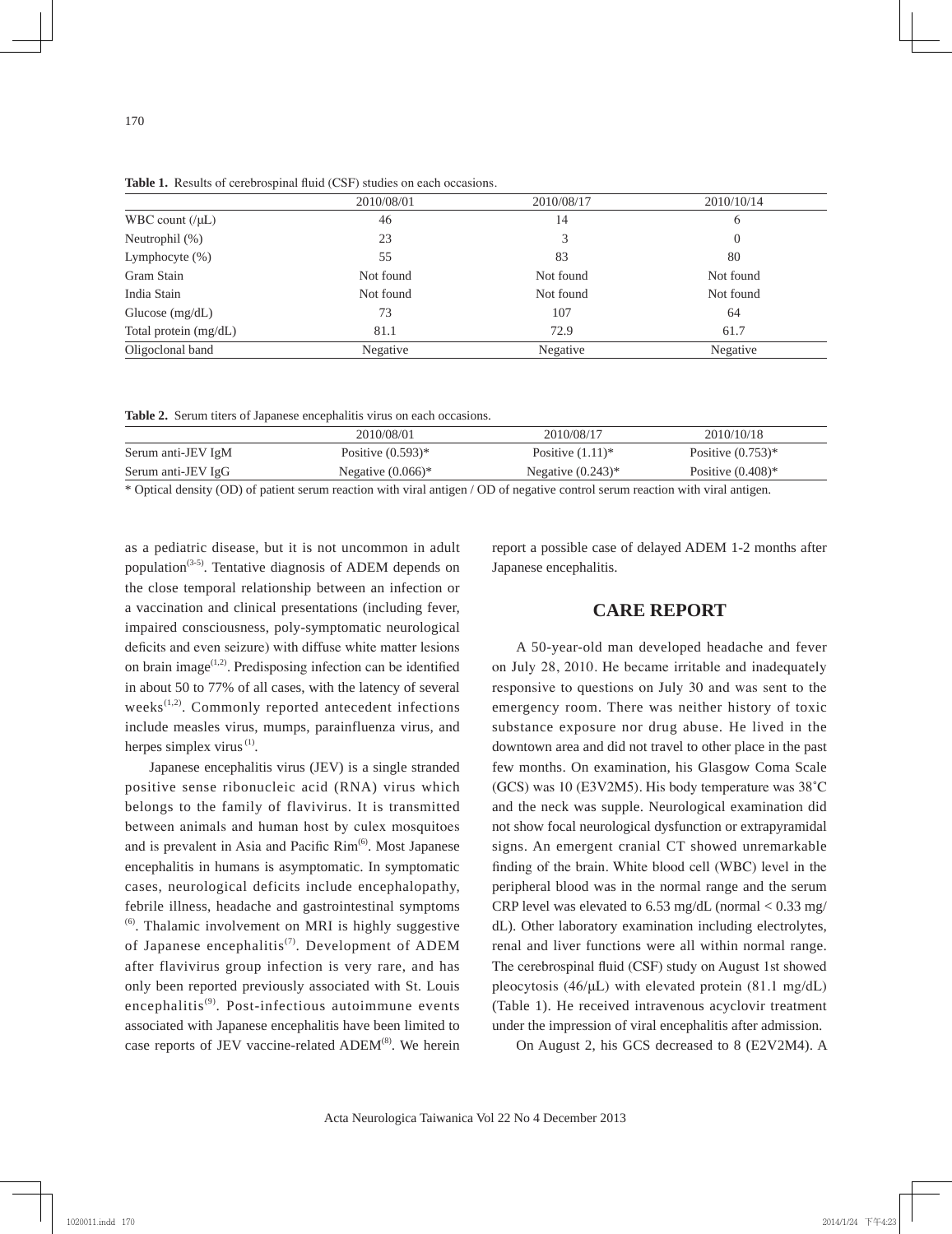

**Figure 1.** Axial fluid attenuation inversion recovery MRI during acute stage of Japanese encephalitis on Aug 2, 2010 shows hyperintensity lesions at bilateral thalamus (arrows) (A) without subcortical hyperintense lesion (B).



**Figure 2.** Axial fluid attenuation inversion recovery MRI during acute stage of acute disseminated encephalomyelitis on Oct 18, 2010 shows disappearance of previous thalamic hyperintense lesions (A) but new diffuse white matter lesions on bilateral juxtacortial (arrows) and periventricular (arrowhead) regions (B).

brain MRI disclosed hyperintense change of thalamus bilaterally on fluid attenuation inversion recovery (FLAIR) sequence (Fig. 1) and T2-weighted images. MR venography displayed normal cerebral venous system. Further virological study revealed positive serum anti-JEV IgM (Table 2). Other autoimmune and malignancy studies showed normal results. Acyclovir was discontinued after

the diagnosis of acute Japanese encephalitis. Under careful conservative treatment, his consciousness improved gradually. He was transferred to rehabilitation department on September 3 and was discharged on September 17. He had oriented consciousness and could walk independently without significant sequela except for mild irritable mood when discharge.

However, he suffered from a progressive confusion and delusion with violent behavior since October 8 (73 days after initial symptoms of Japanese encephalitis, 38 days after transferring to rehabilitation department, and 21 days after previous discharge, respectively) and was admitted again on October 15. His wife described that he had mistaken water for oil and refused to drink it. He was febrile to 38˚C on admission. Another CSF analysis showed minimal pleocytosis (14/μL) with slightly elevated protein (72.9 mg/dL) (Table 1). Viral serological test found decrement of anti-JEV IgM antibody titer and increment of IgG titer which suggested a recovery stage from previous Japanese encephalitis (Table 2). A brain MRI on October 18 showed disappearance of previous thalamic hyperintense lesions but new multifocal hyperintense lesions of white matter on FLAIR and T2-weighted images (Fig. 2). Acute disseminated encephalomyelitis was suspected and high-dose methylprednisolone (1g/ day for 5 days) was initiated. His consciousness improved gradually after high-dose intravenous steroid treatment followed by oral methylprednisolone. A repeated MRI on November 23 showed shrunken multifocal hyperintense lesions compared to previous film. He was discharged on November 27 with trivial delusion and apathetic mood. His general condition improved gradually thereafter and he went back to work six months later. A follow MRI on June 24, 2011 did not show any new T2 hyperintensity lesion.

## **DISCUSSION**

Our patient recovered from a virological and MRI confirmed Japanese encephalitis with typical symptoms of headache, fever and impaired consciousness. Subsequent clinical presentations of fever and psychiatric symptoms developed 1-2 months after recovery period from previous Japanese encephalitis. Diagnosis of ADEM was based on the typical clinical symptoms after a recent CNS viral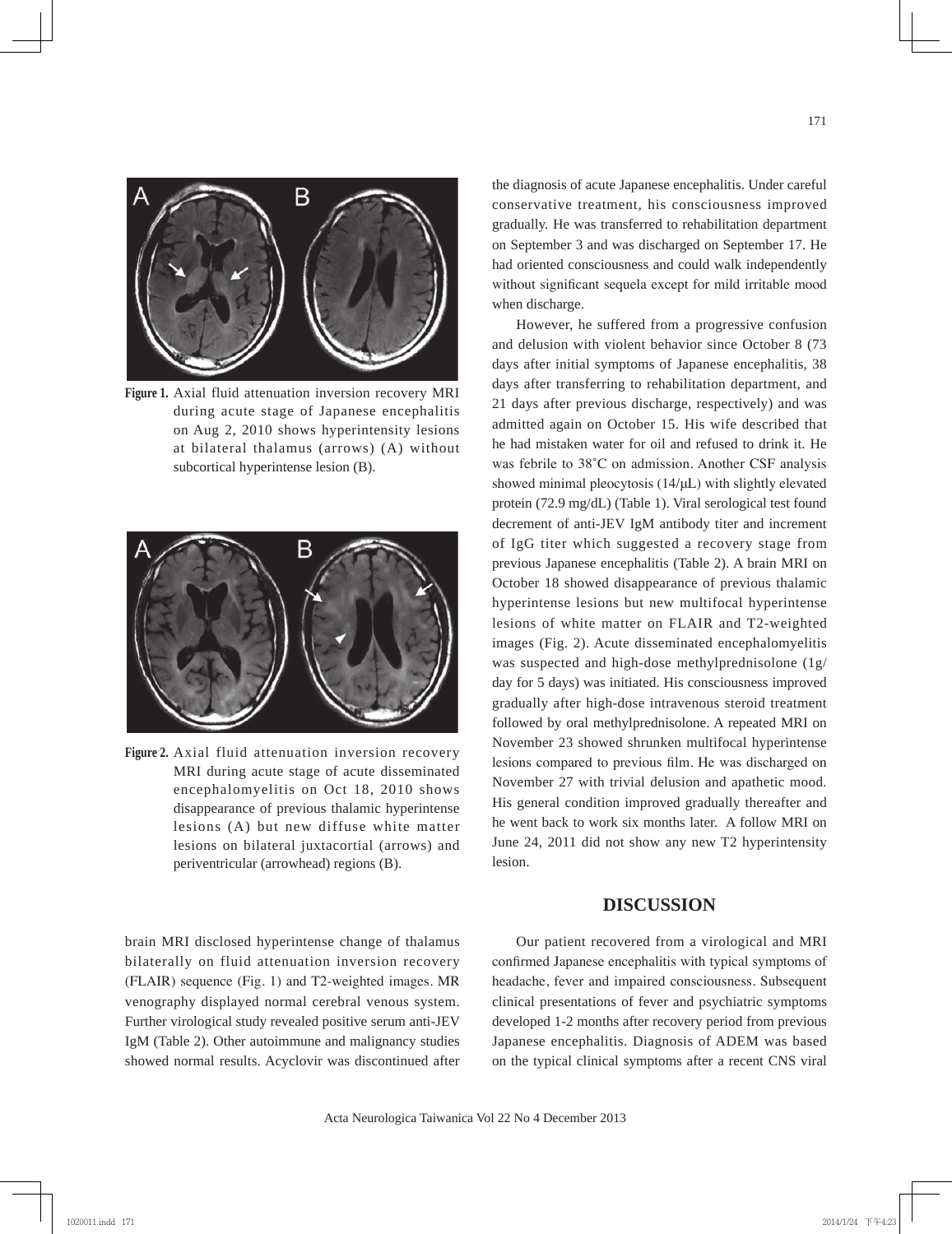infection and newly developed multifocal hyperintense lesions on T2-weighted MR imaging. No generally accepted criteria are available for diagnosis of ADEM in adult patient currently<sup>(4)</sup>. Schwarz's concept was used in most studies for adult patients. This concept describes ADEM as the first episode of neurological dysfunctions with the evidence of demyelination on brain MRI after virus infection or vaccination without emphasis of the  $consciousness$  disturbance<sup> $(5)$ </sup>. However, consciousness impairment was required to diagnose the ADEM in children<sup>(10)</sup>. In a latest proposed consensus, consciousness impairment with encephalopathy and demyelination on brain are required for the diagnosis of ADEM in adult<sup>(4)</sup>. The clinical presentations of our patient fit this diagnostic consensus. There is also no definite consensus criterion for MR diagnosis of ADEM. Previous studies showed ADEM usually presented as widespread, bilateral, asymmetric white matter lesions, large confluent demylination lesion or even multiple small scattered lesions  $(2,11,12)$ . The brain MR of this patient showed multifocal hyperintense lesions involving subcortical white matter on FLAIR and T2 weighted imaging (Fig. 1), that is compatible to typical ADEM.

Another characteristic of this patient is the relative longer latency (1-2 months) between the predisposing Japanese encephalitis and the development of symptoms of ADEM. A maximal period of 3 months between vaccination and onset of ADEM is suggested. In contrast, there is no widely accepted rule for the latent periods between infection and onset of ADEM until now  $(1)$ . According to previous studies, the latency from the previous infection episode to onset of ADEM is mostly between several days to a month<sup> $(1,2)$ </sup>. In the largest study of adult ADEM, the delay after infection or vaccination episode is  $23.3 \pm 26$  days<sup>(3)</sup>. In our patient, there was no known new infectious event between the first admission for Japanese encephalitis and the second admission for ADEM. In cases of vaccine-related ADEM, there is an exact date of vaccination. The course of Japanese encephalitis from onset day on July 28 to the recovery stage in middle September was relative long. We are not able to specify the most serious day of Japanese encephalitis and the onset day of ADEM owing to its insidious onset of initial symptoms. The latency between Japanese encephalitis and subsequent ADEM might be

within one or two months. Therefore, we proposed that this patient may have a delayed immune response of ADEM after previous Japanese encephalitis.

Post-infectious autoimmune events associated with Japanese encephalitis have been limited to case reports of Guillain-Barre syndrome after Japanese encephalitis and JEV vaccine-related  $ADEM^{(8,13)}$ . To our knowledge, this is the first possible case report of Japanese encephalitis induced ADEM. The possible mechanism of Japanese encephalitis -induced ADEM has been explained in a recent animal study, in which severe inflammation with numerous demyelinating axons, elevated anti-myelin basic protein (MBP) antibody tilter, and proliferation of MBPspecific T-lymphocytes were found in a mouse model of Japanese encephalitis<sup> $(14)$ </sup>. The anti-myelin basic protein may cause severe CNS inflammation with subsequent  $d$ emyelination<sup> $(1)$ </sup>.

High dose steroid therapy is recommended to treat ADEM patient according to previous review articles and 50~70% ADEM patients had full recovery after treatment  $(1,2)$ . A previous report of post St. Louis virus (flavivirus) group) encephalitis showed that the patient had total recovery after dexamethasone therapy as well  $^{(9)}$ . In this case report, high dose intravenous methylprednisolone followed by oral steroid therapy in acute stage also resulted in a good outcome of ADEM.

In summary, we reported a possible case of ADEM 1-2 months after previous Japanese encephalitis. The clinical symptoms, daily function and brain images of ADEM improved after high dose steroid treatment. In patients of Japanese encephalitis with fluctuation or deterioration of consciousness during recovery stage, follow up brain MRI is warranted for possible other pathologic condition such as immune process. High dose steroid treatment is effective for immune related ADEM after pervious Japanese encephalitis.

Acknowledgments: the serum tilter of anti-JEV IgM and IgG were performed by Center for Disease Control, Taiwan.

### **REFERENCES**

 1. Menge T, Hemmer B, Nessler S, Wiendl H, Neuhaus O, Hartung HP, Kieseier BC, Stuve O. Acute disseminated